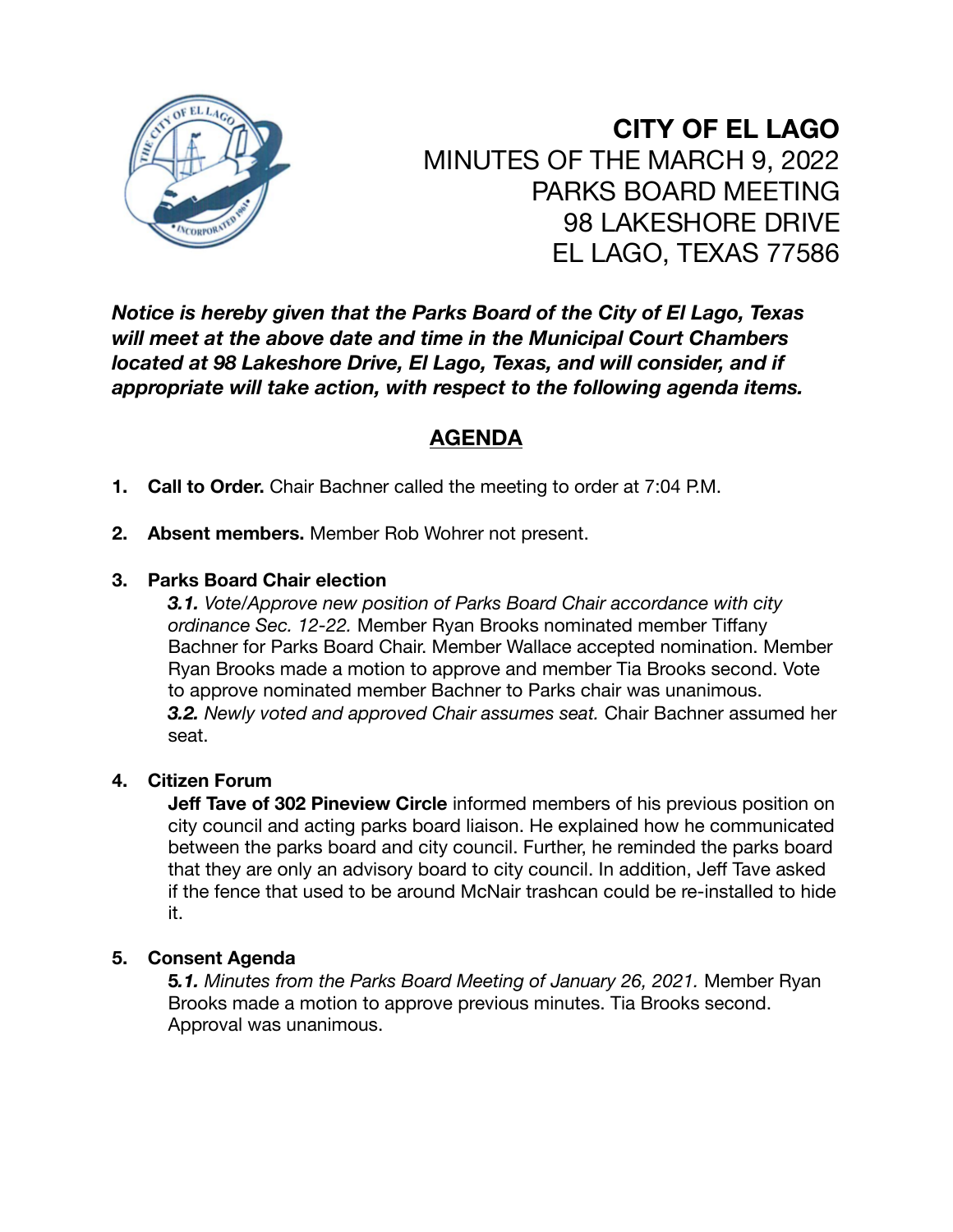## **6. Reports**

**6***.1. Report on activity of previous city council meeting by City Council Liaison Charles Parette.* Council member Parette was not present. Thus, Chair Bachner proceeded to give a brief update on city activity. Mayor Findley and city council approved and moved forward with hiring an independent third playground inspector for McNair and Witty Park. City secretary would be point of contact to schedule appointment and distribute report between city council and the parks board committee.

*6.2. Girl Scout Troop Leader Christina Hutton presenting on butterfly garden project at McNair Park.* Troop leader couldn't make the meeting. Thus, this item was postponed.

## **7. Old business**

*7.1. McNair, Witty, and Armstrong Park.* Mosquito tree is still standing at McNair Park. It is unsure when it will be taken down. McNair bathrooms are still dirty and need to be cleaned and disinfected. Member Shirley Brasseaux stated that the McNair Memorial needs to be cleaned and new plants need to be planted around it. She suggested Lantanas to be placed, as they bloom all summer. Further, she recommended to redo the entire flowerbed alongside Lakeshore Drive in front of McNair Park. It would depend in available funds. Chair Bachner informed that the flag pole light is still not working and that residents stated at the last council meeting that around 60 - 70 piles of dog feces are present throughout Armstrong park. Member Brasseaux stated the memorial needed to be pressure washed and the entire flowerbed needs to be redone. She also asked if there has been any progress on the broken power supply at the front Lakeshore Drive entrance.

### **8. New business**

*8.1. Discuss Open meetings Act Training requirement for all parks board members.* Member Ryan Brooks has already completed his training. Other members are still in need to do so.

*8.2. Discuss/Approve Parks Board responsibilities.* Chair Bachner presented the draft however, not all members had a chance to review it so the item was postponed to the next parks board meeting. Member Ryan Brooks made a motion to postpone and member Ruth Tully second. The vote was unanimous. *8.3. Review/Approve responsibilities of Chair, Vice-Chair, Secretary, Groundkeeper and Treasurer positions.* Member Ryan Brooks made a motion to

postpone the item until next meeting and member Shirley Brasseaux second. Vote was unanimous.

*8.4. Discuss future fundraiser and grant opportunities.* Member Ryan Brooks reported he would take a closer look at H-GAC Board to open an account for the parks board. It would allow the parks board to receive donations and manage them independently from city council. Future fundraiser will be held at the El Lago parks. Chair Bachner stated that the American Rescue Plan allows for money to be spend on playground equipment and as the city has been